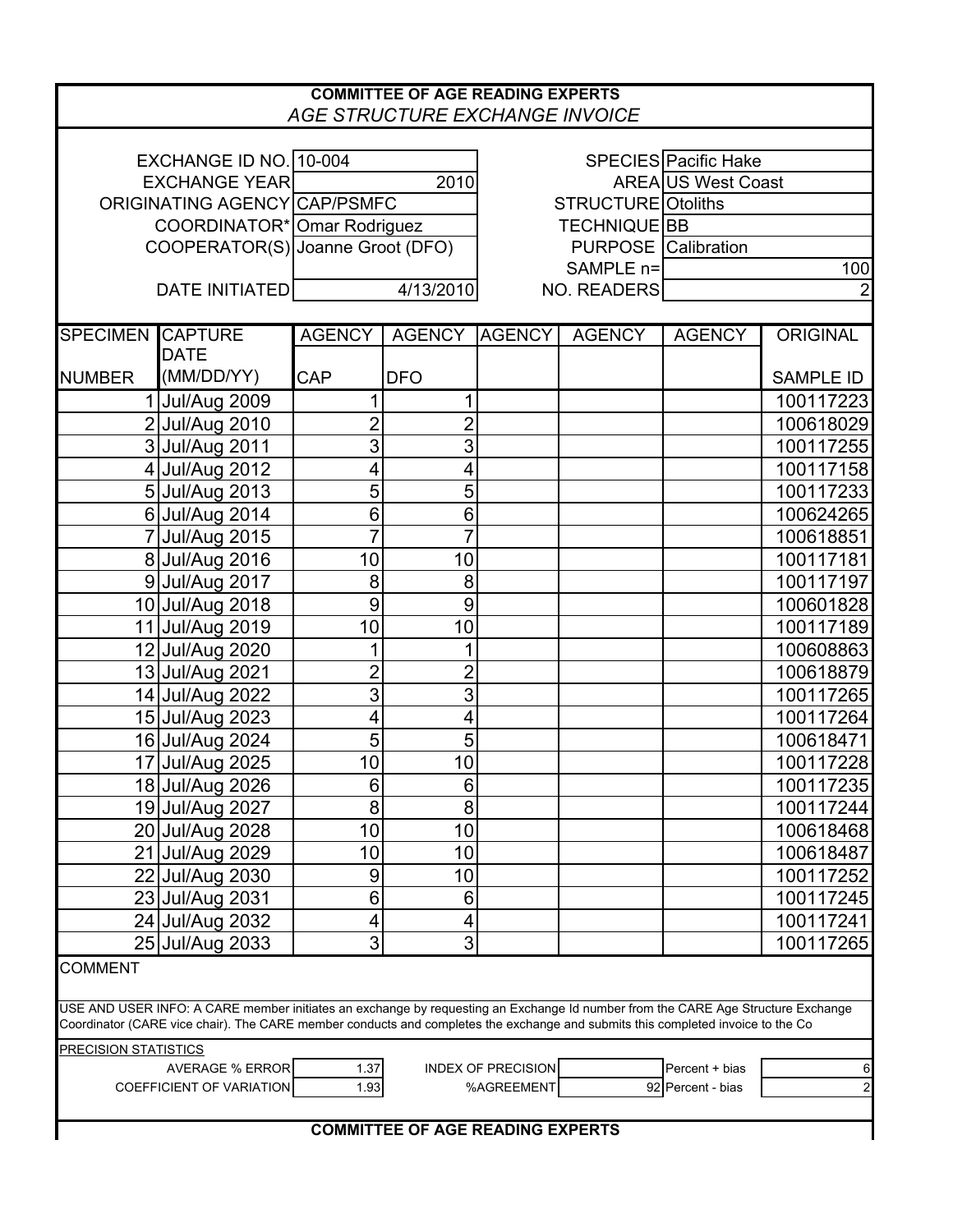| <b>AGE STRUCTURE EXCHANGE INVOICE</b>                                                                                                                                                                                                                              |                          |                                  |                |                            |               |                           |                  |  |
|--------------------------------------------------------------------------------------------------------------------------------------------------------------------------------------------------------------------------------------------------------------------|--------------------------|----------------------------------|----------------|----------------------------|---------------|---------------------------|------------------|--|
|                                                                                                                                                                                                                                                                    |                          |                                  |                |                            |               |                           |                  |  |
| <b>EXCHANGE ID NO.</b>                                                                                                                                                                                                                                             |                          |                                  |                |                            |               | SPECIES Pacific Hake      |                  |  |
| <b>EXCHANGE YEAR</b>                                                                                                                                                                                                                                               |                          | 2010                             |                |                            |               | <b>AREA US West Coast</b> |                  |  |
| ORIGINATING AGENCY CAP/PSMFC                                                                                                                                                                                                                                       |                          |                                  |                | <b>STRUCTURE</b> Otoliths  |               |                           |                  |  |
| COORDINATOR* Omar Rodriguez                                                                                                                                                                                                                                        |                          |                                  |                | <b>TECHNIQUE BB</b>        |               |                           |                  |  |
|                                                                                                                                                                                                                                                                    |                          | COOPERATOR(S) Joanne Groot (DFO) |                | <b>PURPOSE</b> Calibration |               |                           |                  |  |
|                                                                                                                                                                                                                                                                    |                          |                                  |                | SAMPLE n=                  |               | 100                       |                  |  |
| 4/13/2010<br>DATE INITIATED<br><b>NO. READERS</b>                                                                                                                                                                                                                  |                          |                                  |                |                            |               |                           |                  |  |
| <b>SPECIMEN CAPTURE</b>                                                                                                                                                                                                                                            |                          | <b>AGENCY</b>                    | <b>AGENCY</b>  | <b>AGENCY</b>              | <b>AGENCY</b> | <b>AGENCY</b>             | <b>ORIGINAL</b>  |  |
|                                                                                                                                                                                                                                                                    | <b>DATE</b>              |                                  |                |                            |               |                           |                  |  |
| <b>NUMBER</b>                                                                                                                                                                                                                                                      | (MM/DD/YY)               | <b>CAP</b>                       | <b>DFO</b>     |                            |               |                           | <b>SAMPLE ID</b> |  |
|                                                                                                                                                                                                                                                                    | 26 Jul/Aug 2009          | $\overline{3}$                   | 3              |                            |               |                           | 100117266        |  |
|                                                                                                                                                                                                                                                                    | 27 Jul/Aug 2010          | $\overline{1}$                   | 1              |                            |               |                           | 100608864        |  |
|                                                                                                                                                                                                                                                                    | 28 Jul/Aug 2011          | 11                               | 11             |                            |               |                           | 100624277        |  |
|                                                                                                                                                                                                                                                                    | 29 Jul/Aug 2012          | 6                                | 6              |                            |               |                           | 100618746        |  |
|                                                                                                                                                                                                                                                                    | 30 Jul/Aug 2013          | $\overline{3}$                   | 3              |                            |               |                           | 100608842        |  |
|                                                                                                                                                                                                                                                                    | 31 Jul/Aug 2014          | 4                                | 4              |                            |               |                           | 100117253        |  |
|                                                                                                                                                                                                                                                                    | 32 Jul/Aug 2015          | 6                                | 6              |                            |               |                           | 100618227        |  |
|                                                                                                                                                                                                                                                                    | 33 Jul/Aug 2016          | 1                                | 1              |                            |               |                           | 100608864        |  |
|                                                                                                                                                                                                                                                                    | 34 Jul/Aug 2017          | 10                               | 10             |                            |               |                           | 100620001        |  |
|                                                                                                                                                                                                                                                                    | 35 Jul/Aug 2018          | 10                               | 10             |                            |               |                           | 100618495        |  |
|                                                                                                                                                                                                                                                                    | 36 Jul/Aug 2019          | 3                                | 3              |                            |               |                           | 100117267        |  |
|                                                                                                                                                                                                                                                                    | 37 Jul/Aug 2020          | 10                               | 10             |                            |               |                           | 100618506        |  |
|                                                                                                                                                                                                                                                                    | 38 Jul/Aug 2021          | 7                                | 7              |                            |               |                           | 100608143        |  |
|                                                                                                                                                                                                                                                                    | 39 Jul/Aug 2022          | $\overline{2}$                   | $\overline{2}$ |                            |               |                           | 100618881        |  |
|                                                                                                                                                                                                                                                                    | 40 Jul/Aug 2023          | 4                                | 4              |                            |               |                           | 100117279        |  |
|                                                                                                                                                                                                                                                                    | 41 Jul/Aug 2024          | 6                                | 6              |                            |               |                           | 100117248        |  |
|                                                                                                                                                                                                                                                                    | 42 Jul/Aug 2025          | 10                               | 10             |                            |               |                           | 100618508        |  |
|                                                                                                                                                                                                                                                                    | 43 Jul/Aug 2026          | 1                                |                |                            |               |                           | 100608865        |  |
|                                                                                                                                                                                                                                                                    | 44 Jul/Aug 2027          | 3                                | 3              |                            |               |                           | 100608844        |  |
|                                                                                                                                                                                                                                                                    | 45 Jul/Aug 2028          | 3                                | 3              |                            |               |                           | 100117268        |  |
|                                                                                                                                                                                                                                                                    | 46 Jul/Aug 2029          | 4                                | 4              |                            |               |                           | 100608847        |  |
|                                                                                                                                                                                                                                                                    | 47 Jul/Aug 2030          | 8                                | 8              |                            |               |                           | 100608889        |  |
|                                                                                                                                                                                                                                                                    | 48 Jul/Aug 2031          | 5                                | 5              |                            |               |                           | 100608447        |  |
|                                                                                                                                                                                                                                                                    | 49 Jul/Aug 2032          | 6                                | 6              |                            |               |                           | 100618244        |  |
|                                                                                                                                                                                                                                                                    | 50 Jul/Aug 2033          | 3                                | 3              |                            |               |                           | 100117276        |  |
| <b>COMMENT</b>                                                                                                                                                                                                                                                     |                          |                                  |                |                            |               |                           |                  |  |
|                                                                                                                                                                                                                                                                    |                          |                                  |                |                            |               |                           |                  |  |
| USE AND USER INFO: A CARE member initiates an exchange by requesting an Exchange Id number from the CARE Age Structure Exchange<br>Coordinator (CARE vice chair). The CARE member conducts and completes the exchange and submits this completed invoice to the Co |                          |                                  |                |                            |               |                           |                  |  |
| <b>PRECISION STATISTICS</b>                                                                                                                                                                                                                                        |                          |                                  |                |                            |               |                           |                  |  |
| <b>AVERAGE % ERROR</b><br><b>INDEX OF PRECISION</b><br>1.37<br>Percent + bias<br>6                                                                                                                                                                                 |                          |                                  |                |                            |               |                           |                  |  |
|                                                                                                                                                                                                                                                                    | COEFFICIENT OF VARIATION | 1.93                             |                | %AGREEMENT                 |               | 92 Percent - bias         | $\overline{c}$   |  |
| <b>COMMITTEE OF AGE READING EXPERTS</b>                                                                                                                                                                                                                            |                          |                                  |                |                            |               |                           |                  |  |
| <b>AGE STRUCTURE EXCHANGE INVOICE</b>                                                                                                                                                                                                                              |                          |                                  |                |                            |               |                           |                  |  |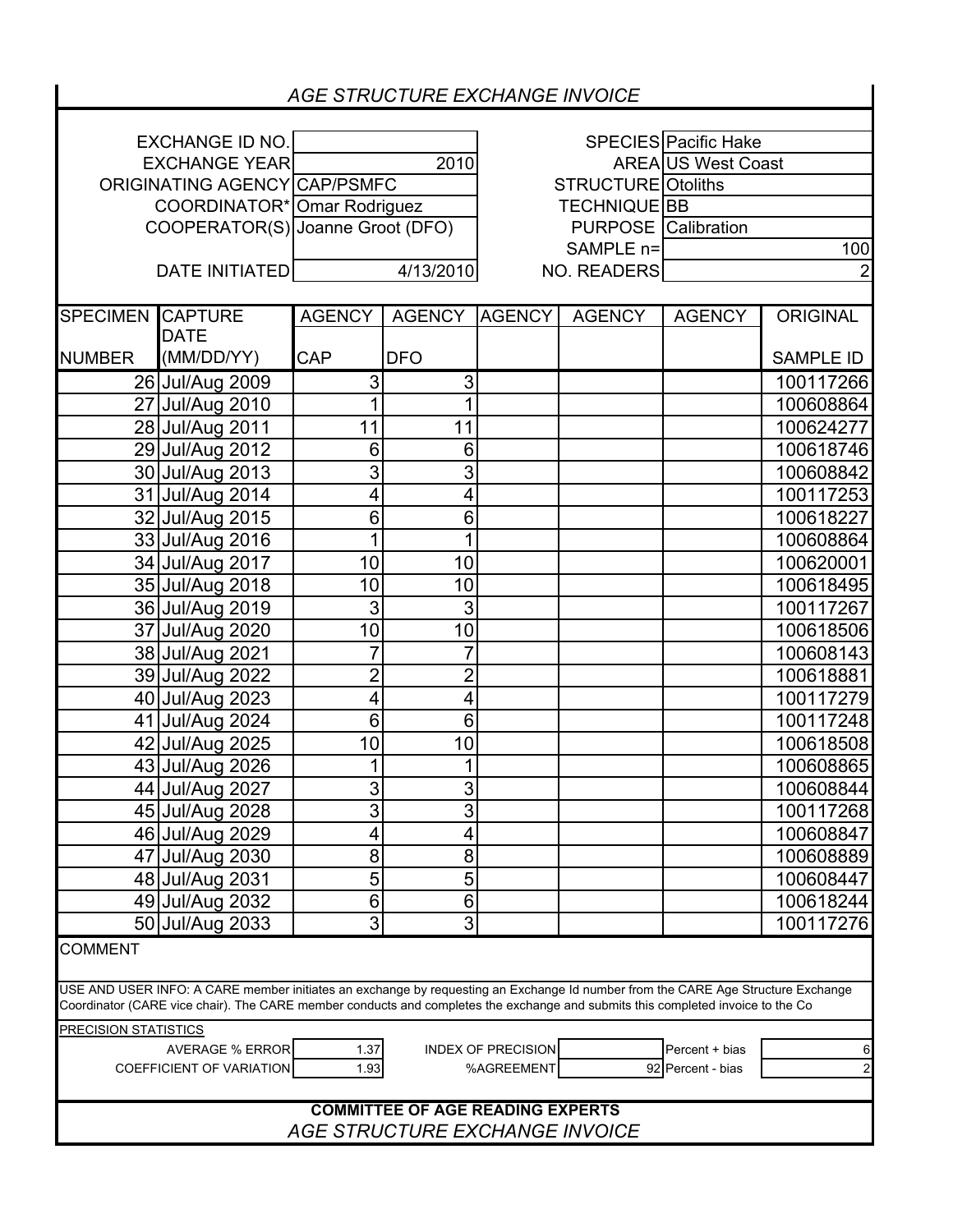| <b>EXCHANGE ID NO.</b>                                                                                                                                                                                                                                             |                       |                                  |                                         |                           |                            | SPECIES Pacific Hake      |                  |  |
|--------------------------------------------------------------------------------------------------------------------------------------------------------------------------------------------------------------------------------------------------------------------|-----------------------|----------------------------------|-----------------------------------------|---------------------------|----------------------------|---------------------------|------------------|--|
| <b>EXCHANGE YEAR</b>                                                                                                                                                                                                                                               |                       | 2010                             |                                         |                           |                            | <b>AREA US West Coast</b> |                  |  |
| ORIGINATING AGENCY CAP/PSMFC                                                                                                                                                                                                                                       |                       |                                  |                                         | <b>STRUCTURE Otoliths</b> |                            |                           |                  |  |
| COORDINATOR* Omar Rodriguez                                                                                                                                                                                                                                        |                       |                                  |                                         | <b>TECHNIQUE BB</b>       |                            |                           |                  |  |
|                                                                                                                                                                                                                                                                    |                       | COOPERATOR(S) Joanne Groot (DFO) |                                         |                           | <b>PURPOSE</b> Calibration |                           |                  |  |
|                                                                                                                                                                                                                                                                    |                       |                                  |                                         | SAMPLE n=                 |                            |                           | 100              |  |
|                                                                                                                                                                                                                                                                    | <b>DATE INITIATED</b> |                                  | 4/13/2010                               | NO. READERS               |                            |                           |                  |  |
| <b>SPECIMEN</b>                                                                                                                                                                                                                                                    | <b>CAPTURE</b>        | <b>AGENCY</b>                    | <b>AGENCY</b>                           | <b>AGENCY</b>             | <b>AGENCY</b>              | <b>AGENCY</b>             | <b>ORIGINAL</b>  |  |
|                                                                                                                                                                                                                                                                    | <b>DATE</b>           |                                  |                                         |                           |                            |                           |                  |  |
| <b>NUMBER</b>                                                                                                                                                                                                                                                      | (MM/DD/YY)            | <b>CAP</b>                       | <b>DFO</b>                              |                           |                            |                           | <b>SAMPLE ID</b> |  |
|                                                                                                                                                                                                                                                                    | 51 Jul/Aug 2009       | 1                                | 1                                       |                           |                            |                           | 100608866        |  |
|                                                                                                                                                                                                                                                                    | 52 Jul/Aug 2010       | $\overline{3}$                   | 3                                       |                           |                            |                           | 100608845        |  |
|                                                                                                                                                                                                                                                                    | 53 Jul/Aug 2011       | $\overline{2}$                   | $\overline{2}$                          |                           |                            |                           | 100608284        |  |
|                                                                                                                                                                                                                                                                    | 54 Jul/Aug 2012       | $\overline{\mathbf{4}}$          | 4                                       |                           |                            |                           | 100608850        |  |
|                                                                                                                                                                                                                                                                    | 55 Jul/Aug 2013       | 10                               | 10                                      |                           |                            |                           | 100618622        |  |
|                                                                                                                                                                                                                                                                    | 56 Jul/Aug 2014       | 10                               | 10                                      |                           |                            |                           | 100618943        |  |
|                                                                                                                                                                                                                                                                    | 57 Jul/Aug 2015       | 5                                | 5                                       |                           |                            |                           | 100618945        |  |
|                                                                                                                                                                                                                                                                    | 58 Jul/Aug 2016       | 6                                | 6                                       |                           |                            |                           | 100608851        |  |
|                                                                                                                                                                                                                                                                    | 59 Jul/Aug 2017       | 1                                | 1                                       |                           |                            |                           | 100117225        |  |
|                                                                                                                                                                                                                                                                    | 60 Jul/Aug 2018       | $\overline{3}$                   | 3                                       |                           |                            |                           | 100608846        |  |
|                                                                                                                                                                                                                                                                    | 61 Jul/Aug 2019       | $\overline{2}$                   | $\overline{2}$                          |                           |                            |                           | 100608373        |  |
|                                                                                                                                                                                                                                                                    | 62 Jul/Aug 2020       | 10                               | 10                                      |                           |                            |                           | 100618839        |  |
|                                                                                                                                                                                                                                                                    | 63 Jul/Aug 2021       | 6                                | 6                                       |                           |                            |                           | 100618328        |  |
|                                                                                                                                                                                                                                                                    | 64 Jul/Aug 2022       | 1                                | 1                                       |                           |                            |                           | 100608802        |  |
|                                                                                                                                                                                                                                                                    | 65 Jul/Aug 2023       | 8                                | 8                                       |                           |                            |                           | 100608257        |  |
|                                                                                                                                                                                                                                                                    | 66 Jul/Aug 2024       | 11                               | 10                                      |                           |                            |                           | 100618229        |  |
|                                                                                                                                                                                                                                                                    | 67 Jul/Aug 2025       | 4                                | $\overline{\mathbf{4}}$                 |                           |                            |                           | 100608856        |  |
|                                                                                                                                                                                                                                                                    | 68 Jul/Aug 2026       | 10                               | 12                                      |                           |                            |                           | 100620011        |  |
|                                                                                                                                                                                                                                                                    | 69 Jul/Aug 2027       | 5                                | 4                                       |                           |                            |                           | 100618798        |  |
|                                                                                                                                                                                                                                                                    | 70 Jul/Aug 2028       |                                  |                                         |                           |                            |                           | 100608803        |  |
|                                                                                                                                                                                                                                                                    | 71 Jul/Aug 2029       | 3                                | 3                                       |                           |                            |                           | 100608848        |  |
|                                                                                                                                                                                                                                                                    | 72 Jul/Aug 2030       | 7                                | $\overline{7}$                          |                           |                            |                           | 100608469        |  |
|                                                                                                                                                                                                                                                                    | 73 Jul/Aug 2031       | 4                                | 4                                       |                           |                            |                           | 100618002        |  |
|                                                                                                                                                                                                                                                                    | 74 Jul/Aug 2032       | $\overline{2}$                   | $\overline{2}$                          |                           |                            |                           | 100608330        |  |
|                                                                                                                                                                                                                                                                    | 75 Jul/Aug 2033       | 10                               | 10                                      |                           |                            |                           | 100608702        |  |
| <b>COMMENT</b>                                                                                                                                                                                                                                                     |                       |                                  |                                         |                           |                            |                           |                  |  |
| USE AND USER INFO: A CARE member initiates an exchange by requesting an Exchange Id number from the CARE Age Structure Exchange<br>Coordinator (CARE vice chair). The CARE member conducts and completes the exchange and submits this completed invoice to the Co |                       |                                  |                                         |                           |                            |                           |                  |  |
| <b>PRECISION STATISTICS</b>                                                                                                                                                                                                                                        |                       |                                  |                                         |                           |                            |                           |                  |  |
| <b>AVERAGE % ERROR</b><br><b>INDEX OF PRECISION</b><br>1.37<br>Percent + bias                                                                                                                                                                                      |                       |                                  |                                         |                           |                            | 6                         |                  |  |
| <b>COEFFICIENT OF VARIATION</b><br>%AGREEMENT<br>1.93<br>92 Percent - bias                                                                                                                                                                                         |                       |                                  |                                         |                           |                            |                           |                  |  |
|                                                                                                                                                                                                                                                                    |                       |                                  |                                         |                           |                            |                           |                  |  |
|                                                                                                                                                                                                                                                                    |                       |                                  | <b>COMMITTEE OF AGE READING EXPERTS</b> |                           |                            |                           |                  |  |
| AGE STRUCTURE EXCHANGE INVOICE                                                                                                                                                                                                                                     |                       |                                  |                                         |                           |                            |                           |                  |  |
|                                                                                                                                                                                                                                                                    |                       |                                  |                                         |                           |                            |                           |                  |  |